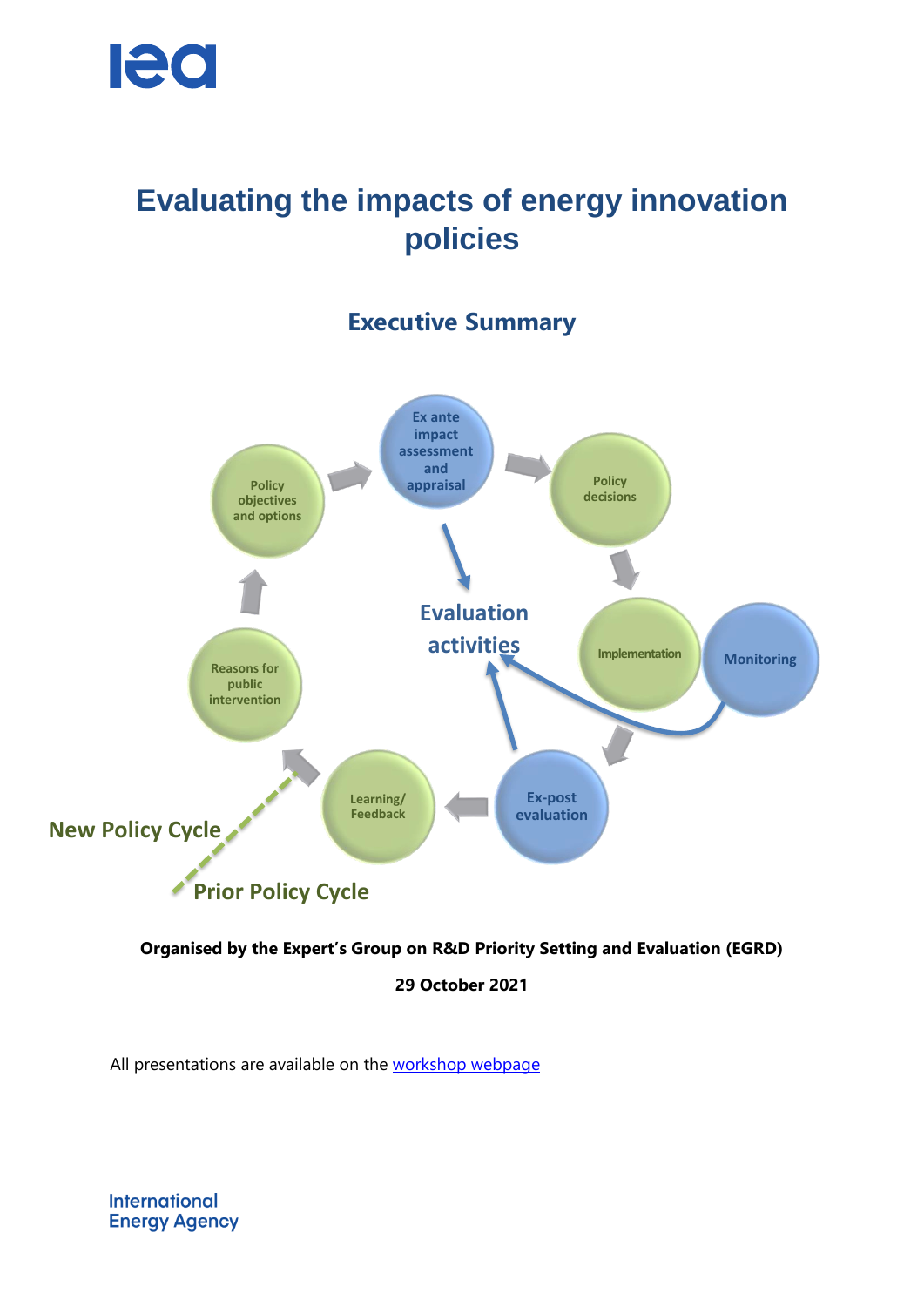# **Executive Summary**

## **Introduction**

On 29 October 2021, the Expert's Group on R&D Priority-Setting and Evaluation [\(EGRD\)](https://userstcp.org/iea-egrd) organised an open and virtual dialogue with government delegates of the IEA Committee on Energy Research and Technology (CERT) and various international experts to discuss efficient practices for evaluating R&D programmes and assessing the impacts of energy innovation policies, as a means to promote evidence-based policy-making and to improve the quality of the public interventions in this area. The meeting gathered more than 80 participants from around the world, and featured presentations by six countries – Austria, Brazil, Canada, Japan, Sweden and the United States as well as the European Commission.

## **Rationale and Background**

Evaluation of clean energy innovation policies has risen right to the top of many governments' agendas. A key impetus for this renewed interest is the focus around the world on more ambitious targets for emissions reduction and the recognition that clean energy innovation is critical for reaching the Paris Agreement goals. The IEA report [Net Zero by 2050](https://www.iea.org/reports/net-zero-by-2050) – a Pathway [for the Global Energy Sector](https://www.iea.org/reports/net-zero-by-2050) highlights that almost half of the emissions reductions needed for 2050 should come from energy technologies currently in demonstration or prototype stages. The urgency of the net-zero challenge means that the process of energy innovation needs to be accelerated, without cutting any corners on safety or reliability of the energy system.

Policy evaluation is a critical element for improving citizens' trust in governments' decision making processes, and enabling sound public governance that ensures that public funds directed to clean energy solutions are used in the most efficient and responsible ways. However, while it is clear that well-grounded evidence will help governments adopt best practice in innovation policy design to meet decarbonization targets, scholars have emphasized that knowledge about which support mechanisms most effectively drive clean energy innovations, and under which conditions, is ominously scarce.

The topic has not always received adequate attention among energy policy-makers, but the current level of engagement indicates an opportunity to share experiences and latest knowledge with decision-makers that are designing and refreshing clean energy innovation policies.

# **Highlights**

Most countries face significant [challenges](https://www.oecd.org/gov/policy-evaluation-comparative-study-highlights.pdf) in promoting policy evaluation, while the energy sector introduces some specific additional layers of complexity. In general, conducting a rigorous policy evaluation requires dedicated financial and personnel resources, the availability of which varies between countries and is often constrained. Some of the pressing challenges specific to energy innovation policy that a good evaluation needs to address are:

 **The energy sector has a wide array of policies that can directly or indirectly contribute to energy innovation**, and a given innovation outcome will be affected by several positive and negative spillovers, not even tagged as innovation.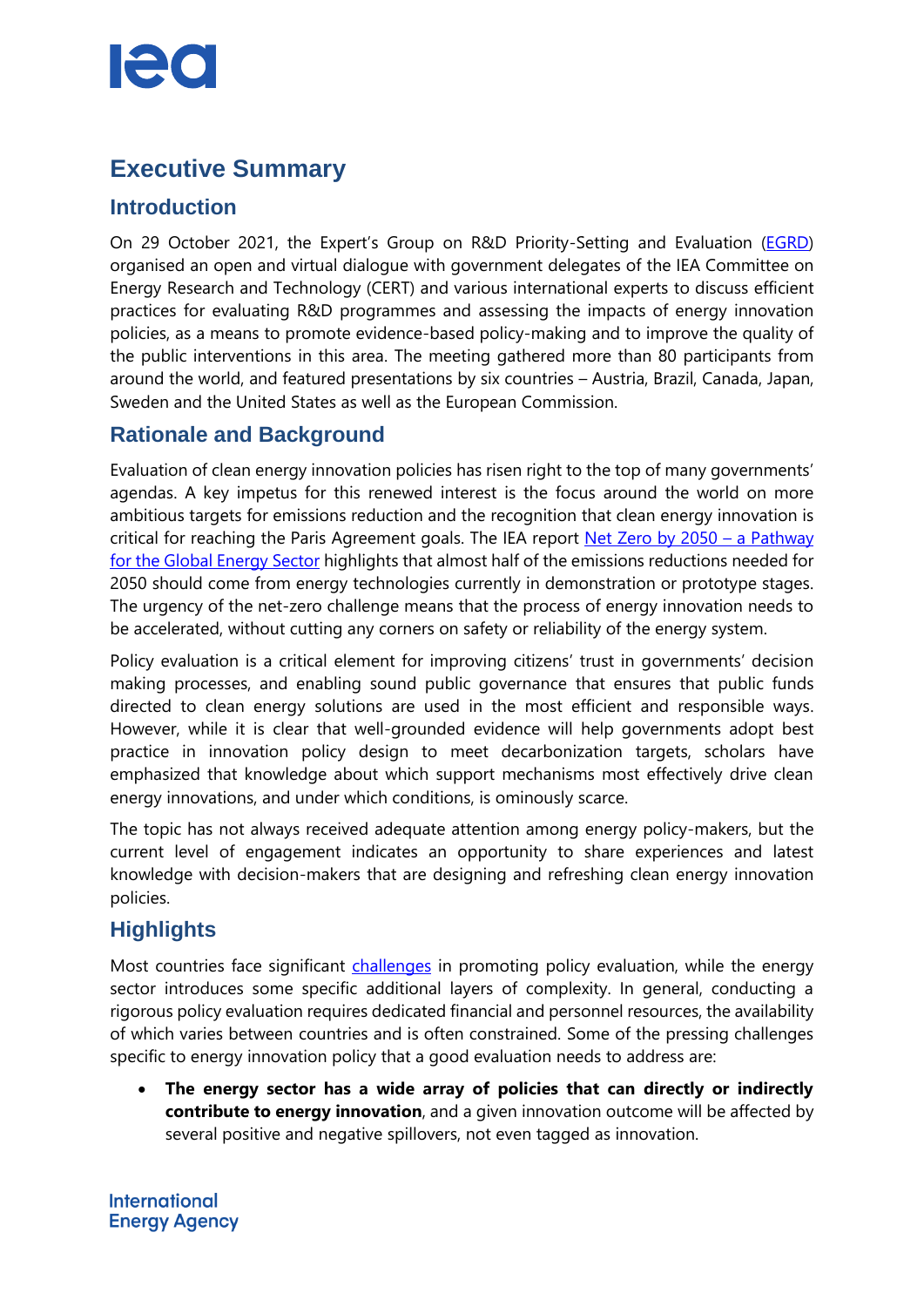

- **Energy innovation is characterised by long development cycles**, as the time lag to have an outcome of a societal interest often extends beyond the political cycle in which an energy innovation policy or programme is implemented.
- **Attributing cause and effect to a specific policy process is complex**, as the energy innovation system is highly interrelated with a mix of different policies. It is important to remember that correlation does not imply causation. Policy evaluation will aim to understand what works, why, for whom, and under what circumstances, and this requires identifying whether the desired impact or outcome would have happened and how quickly it would have happened in the absence of this policy or if it would have been carried out differently.
- **Data availability is scattered** across different institutions beyond those responsible for energy policy design and implementation.

#### **Recommendations**

#### **Enhancing evaluation design**

- Integrate evaluation plans into policy design from the outset, selecting impacts worthy of measurement and enabling the identification of causal effects.
- Integrate a procedure for data identification, collection and mapping into the upfront design of the policy measure including, where possible, alignment with metrics used in any *ex ante* impact assessments. Develop an inter-institutional coordination framework to support data exchange and consistency among datasets, taking any relevant pre-existing data architecture into account .
- Maintain the evaluation process over many years, taking into account the long development cycles of energy innovation, while providing intermediate findings that fit into shorter policy cycles and could be used by decision-makers.
- Map policies beyond energy R&D support, including non-R&D policies and regulations, and their interactions, even if they were not developed primarily to enhance energy innovation.
- Design evaluation indicators that seek to understand failure, and not only positive achievements. Innovation is risky and learning from failure brings valuable insights.

#### **Creating evaluation ownership**

 Secure the buy-in from policy-makers to enshrine the use of innovation evaluation in energy policy design. Promote the view of evaluation as a means to increase accountability, learning and improve future public interventions, rather than as a thread.

#### **Further research on energy innovation evaluation**

- Develop and share strategies to isolate the impact of specific interventions to identify causal effects, such as embedding quasi-experiments or randomized control trials (RCT), although the latter are often difficult to apply in the context of innovation.
- Develop quantitative and/or qualitative indicators to capture more outcomes and impacts, including social ones, that may stem from energy innovation globally.
- Conduct and support meta-evaluations ("evaluations of evaluations") nationally and internationally to assess the quality of evaluation processes and their results to improve evaluation design, and enhance methodological rigour and trustworthiness of evaluation.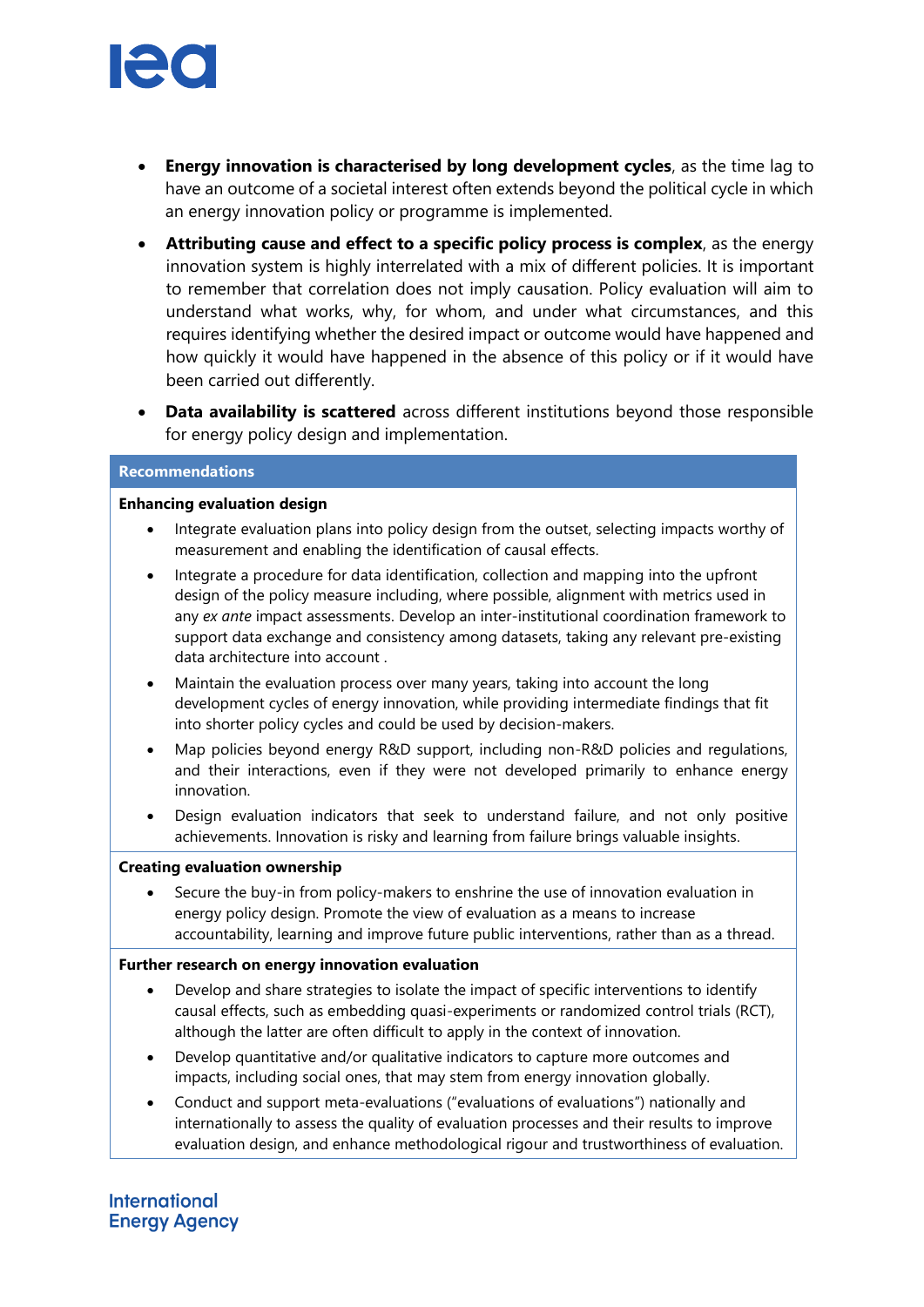# $\blacksquare$

# Insights from speakers

## *The urgency of the climate challenge demands the most effective and evidencebased innovation policies*

**Araceli Fernández**, Head of the IEA Technology Innovation Unit, set the scene by highlighting IEA's interest in learning more about best practices for the evaluation of R&D programmes and innovation policies. <sup>1</sup> **Birte Holst Jørgensen**, the EGRD Chair stressed as governments' investments in energy are increasing the investments in public energy R&D, they are accountable for maximizing the efficiency for the use of public funds and resources. **Fernado Galindo Rueda**, Head of Science at the OECD, emphasized that improving standards for those who are responsible for managing public funds is required, but it is also necessary to go beyond the legitimization of the intervention, proving the impact of policies and initiatives implemented and the consecution of the intended changes, facilitating learning to identify what could be done better and informing decision-making to improve energy policy design.

## *The challenges of conducting energy innovation policy evaluation and how to improve it*

Speakers from different countries shared their experiences on how they are addressing some of the challenges associated to energy innovation policy evaluation. For example, **Shumpei Miyajima** shared that due to the long development cycles of energy innovation, Japan's New Energy and Industrial Technology Development Organization (NEDO) measures its impacts through an extended survey more than 10 years after project implementation, and **Harris Berton** explained that Natural Resources Canada recently conducted multi-decade evaluations (looking 30-40 years back) to understand the impact of past research programmes.

**Ann-Sofie Rönnlund** (European Commission) shared that the indicators to evaluate the impact of the European innovation programme, Horizon Europe, are chosen from the beginning and with a focus on the policy priorities. **Andreas Türk** (Austrian Platform for Research and Technology Policy Evaluation [FTEval]) and **Lars Guldbrand** (Swedish Energy Agency) also stressed the importance of developing indicators that can measure social innovation. Lastly, **Jennifer Gerbi** [\(ARPA-E\)](https://arpa-e.energy.gov/) emphasized that it is important to measure fail, i.e. it is relevant to find that a certain pathway is not worth pursuing, especially in high-risk highreward research.

As some data will already be available at different institutions, **Aliki Georgakaki** (European Commission Joint Research Centre in the Netherlands) advises careful mapping of what is already available and by whom, and coordinating across institutions. **Carmen Sanches**

l

 $1$  Countries might refer to different types of public interventions when using the term "policy". Evaluations of public interventions could be aimed at policies (defined course of action to guide or achieve a goal, expressed in guidelines, strategic aims and actions on a specific topic), programmes (set of programmes to achieve specific objectives and goals in the short, medium and long term), portfolios (set of projects with specific and common objectives) or projects (set of activities to achieve a specific objective with a given budget and time limitation). Here we use the term "policy measure" to represent any of these four types of public interventions.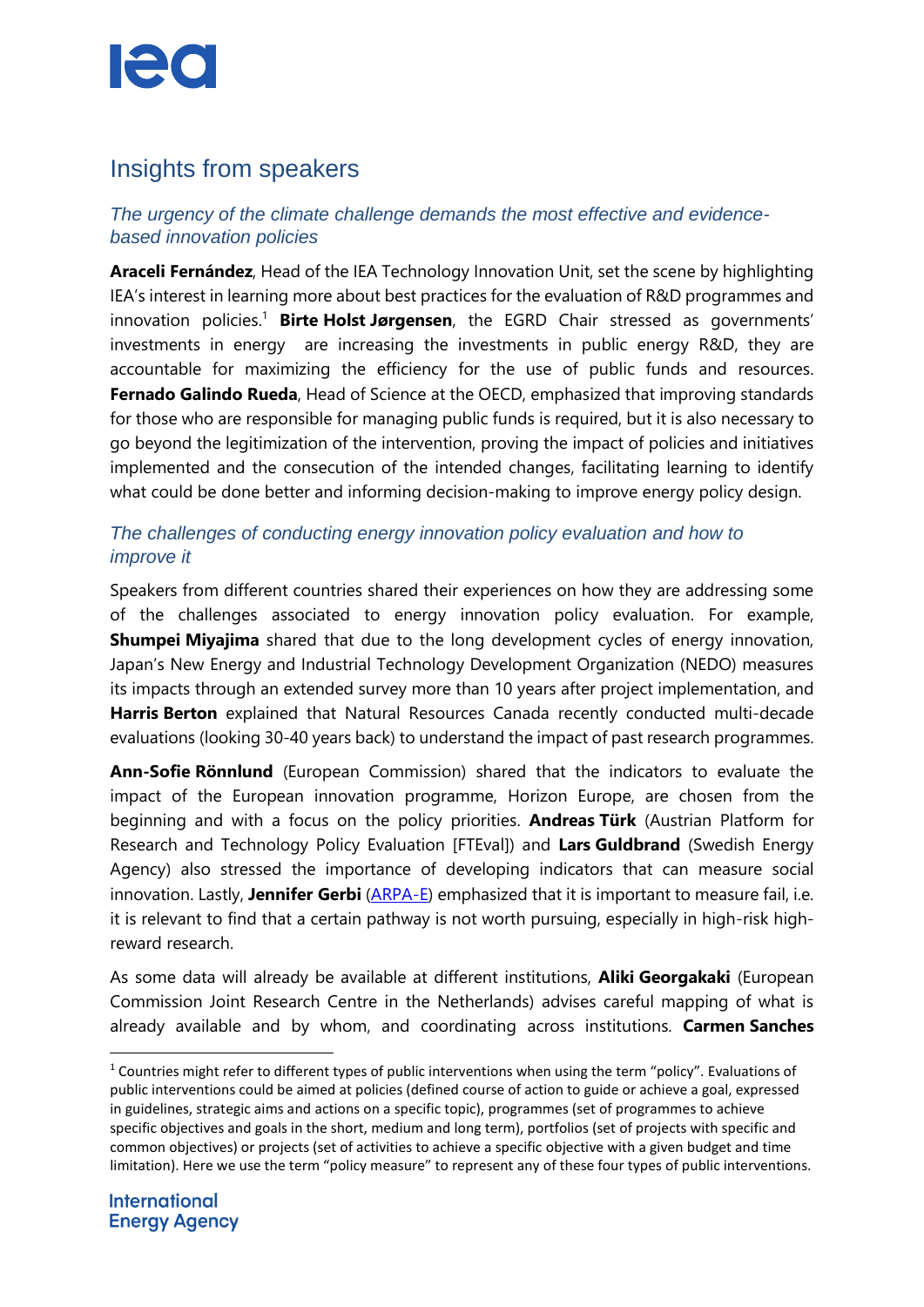

(Brazilian Electricity Regulatory Agency [ANEEL]) stressed that the establishment of a governance framework that ensures an adequate coordination between institutions will be a critical task towards the implementation of a successful evaluation system.

**Fernando Galindo Rueda**, **Jacquelyn Pless** (MIT Assistant Professor), and other international experts shared some recommendations on how to improve energy innovation evaluation

#### Enhancing evaluation design

- A generic evaluation plan must be embedded in the policy design from the outset, before starting the implementation of the policy measure, and connecting to the intervention logic model, including when outcomes are expected to materialise, which impacts of interest are worth measuring, and enabling the evaluation of causal effects. Upfront design of an evaluation framework can ensure a methodologically rigorous and systematic use of evaluations throughout the policy cycle.
- Design a procedure for data collection as well as data mapping already when planning the design of the policy measure. Identify what data is already available and who generates it, and develop an effective coordination framework between institutions to favour data exchange and coherence among datasets. Data collection should consider tracking all applicant information, inputs, outputs, outcomes, and impacts, including data already generated by other institutions. The evaluation process should facilitate the convenient merging of multiple datasets and make these resources available to researchers at universities, think tanks, labs, etc.
- Energy innovation is characterised by long development cycles from idea generation to commercialization; therefore, data collection on outcomes and impacts will span long time periods after interventions, and the reporting process will need to be maintained over many years. However, evaluation should also fit the policy cycle to increase learnings and use of findings by decision-makers, so it is recommended to identify some additional intermediary outputs that might be correlated to the desired outcome.
- Energy innovation evaluation should not limit to those policies designed with the explicit goal of affecting innovation, but also take into account other policies that might have a significant impact on innovation even if they were primarily developed for other purposes. The design of the evaluation process should consider the energy innovation implications of policies beyond energy R&D support, including non-R&D policies and regulations, and their interactions; for example, carbon pricing, risk reduction policies, etc.
- Innovation, and especially energy innovation, is inherently risky and governments need to be tolerant of failure and understand that if something does not achieve all of its objectives, it does not mean that it does not bring any value. Evaluation indicators should not focus only on positive achievements, as learning from failure should be an important part of innovation evaluation and should be adequately measured.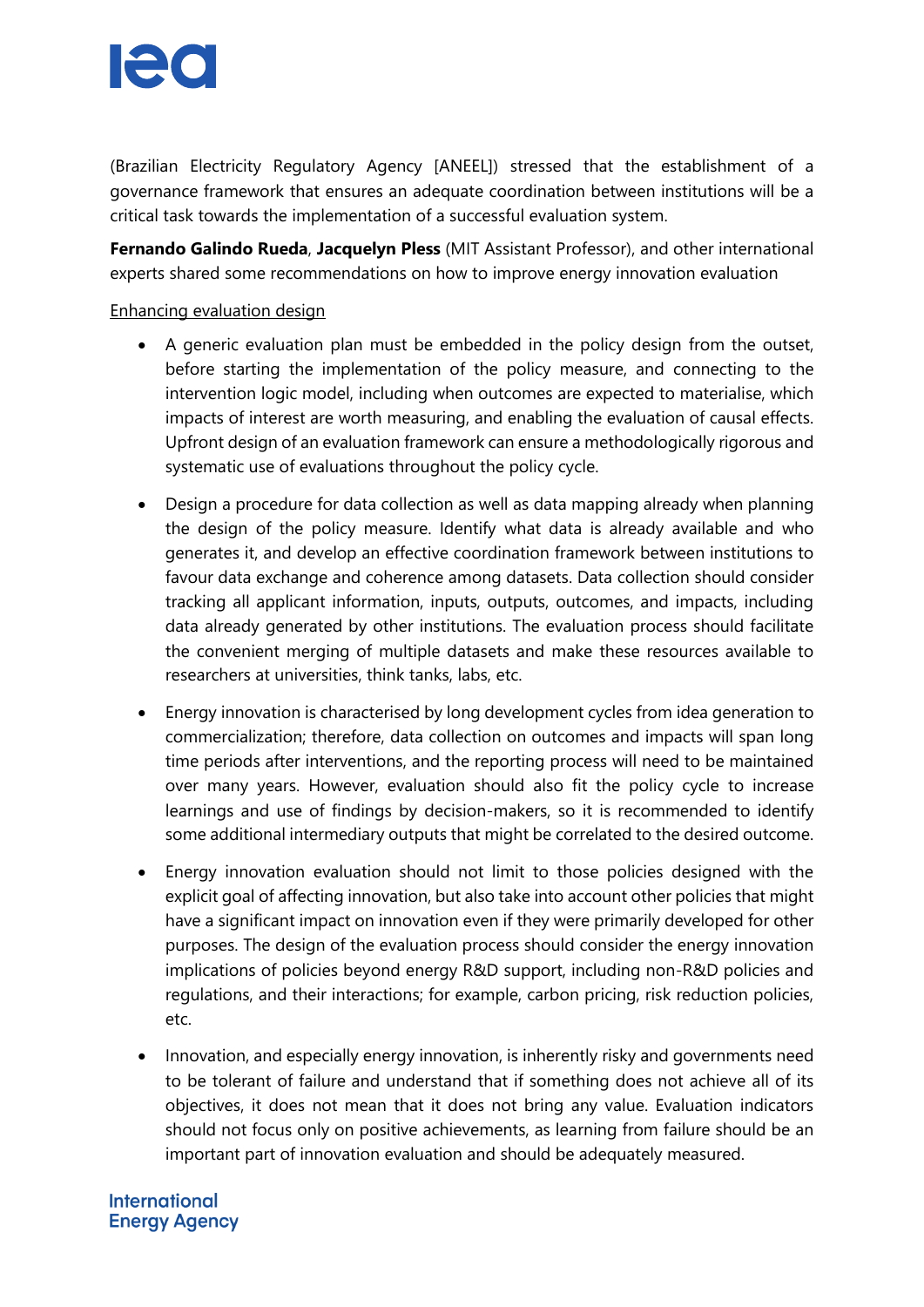

#### Creating evaluation ownership

- Secure the buy in from policy-makers, as they should not regard the evaluation process as a threat, but as an opportunity to increase accountability, learn and improve future public policies and programmes.
- Evaluations are not audits, and should be embraced as an opportunity to improve policy in the interest of the public. Public managers should have the right incentives to be continuously challenged and contribute to long-term improvements within government.

#### Advancing on further research on energy innovation policy evaluation

- Identify strategies to isolate the impact of specific interventions, which will enable the evaluation of causal effects. While randomized control trials<sup>2</sup> (RCT) are the gold standard, they are typically difficult to implement in the innovation context; however, it is possible to embed quasi-experiments into, for example, when assessing an incentive design, setting cut-offs in the ratings of applications that determine funding status or funding rates, likely to be very similar on each side of the threshold, and comparing outcomes just under and over the threshold. This might also imply measuring those that were not awarded the fund.
- Consider indicators that could be used to measure social and other impacts beyond energy due to energy innovation and its cross-border effects. Develop quantitative and/or qualitative indicators to capture more outcomes and impacts that may stem from energy innovation, especially those with a social interest.
- Conduct meta-evaluations, i.e. an evaluation of the evaluation, which will assess the quality of processes and results of the evaluations to improve the evaluation design, enhancing the methodological rigor and the trustworthiness of energy innovation evaluations.

# **Next steps**

The EGRD and the IEA CERT Committee found this meeting to be very helpful and timely. They will consider appropriate follow-up activities to expand the still limited available knowledge on the topic of energy innovation policy evaluation and the lack of comparative analysis.

 $\overline{a}$ 

 $2$  Carefully designed experiments that test a hypothesis by randomising treatment.